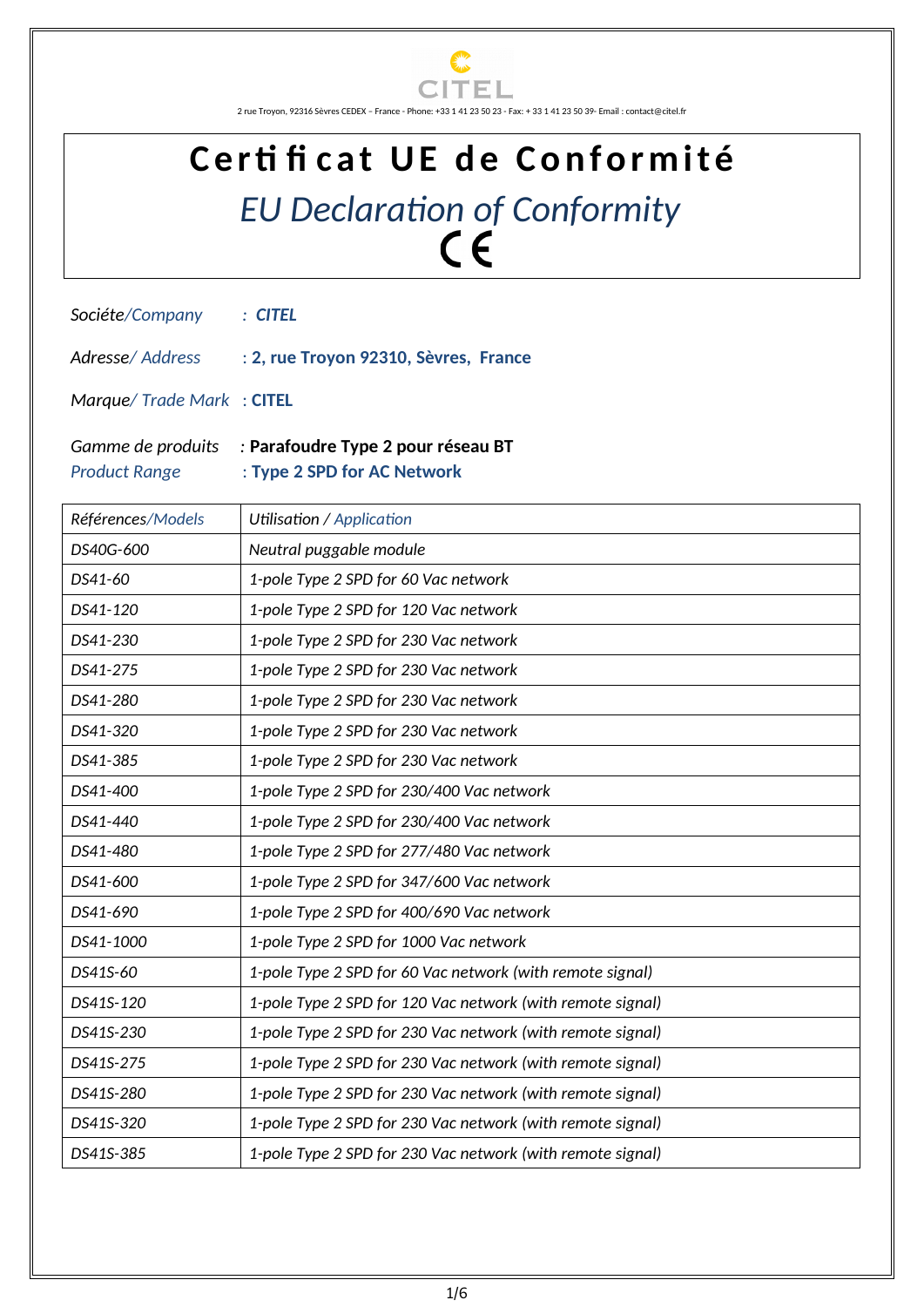| DS41S-400  | 1-pole Type 2 SPD for 230/400 Vac network (with remote signal) |
|------------|----------------------------------------------------------------|
| DS41S-440  | 1-pole Type 2 SPD for 230/400 Vac network (with remote signal) |
| DS41S-480  | 1-pole Type 2 SPD for 277/480 Vac network (with remote signal) |
| DS41S-600  | 1-pole Type 2 SPD for 347/600 Vac network (with remote signal) |
| DS41S-690  | 1-pole Type 2 SPD for 400/690 Vac network (with remote signal) |
| DS41S-1000 | 1-pole Type 2 SPD for 1000 Vac network (with remote signal)    |

| DS42-120   | Single phase Type 2 SPD for 120 Vac network                      |
|------------|------------------------------------------------------------------|
| DS42-230   | Single phase Type 2 SPD for 230 Vac network                      |
| DS42-275   | Single phase Type 2 SPD for 230 Vac network                      |
| DS42-280   | Single phase Type 2 SPD for 230 Vac network                      |
| DS42-320   | Single phase Type 2 SPD for 230 Vac network                      |
| DS42-385   | Single phase Type 2 SPD for 230 Vac network                      |
| DS42-400   | Single phase Type 2 SPD for 230/400 Vac network                  |
| DS42-440   | Single phase Type 2 SPD for 230/400 Vac network                  |
| DS42-480   | Single phase Type 2 SPD for 277/480 Vac network                  |
| DS42-600   | Single phase Type 2 SPD for 347/600 Vac network                  |
| DS42-690   | Single phase Type 2 SPD for 400/690 Vac network                  |
| DS42-120/G | Single phase Type 2 SPD for 230/400 Vac network                  |
| DS42-230/G | Single phase Type 2 SPD for 230/400 Vac network                  |
| DS42-275/G | Single phase Type 2 SPD for 230/400 Vac network                  |
| DS42-280/G | Single phase Type 2 SPD for 230/400 Vac network                  |
| DS42-320/G | Single phase Type 2 SPD for 230/400 Vac network                  |
| DS42-385/G | Single phase Type 2 SPD for 230/400 Vac network                  |
| DS42-400/G | Single phase Type 2 SPD for 230/400 Vac network                  |
| DS42-440/G | Single phase Type 2 SPD for 230/400 Vac network                  |
| DS42-480/G | Single phase Type 2 SPD for 277/480 Vac network                  |
| DS42-600/G | Single phase Type 2 SPD for 347/600 Vac network                  |
| DS42-690/G | Single phase Type 2 SPD for 400/690 Vac network                  |
| DS42S-120  | Single phase Type 2 SPD for 120 Vac network (with remote signal) |
| DS42S-230  | Single phase Type 2 SPD for 230 Vac network (with remote signal) |
| DS42S-275  | Single phase Type 2 SPD for 230 Vac network (with remote signal) |
| DS42S-280  | Single phase Type 2 SPD for 230 Vac network (with remote signal) |
| DS42S-320  | Single phase Type 2 SPD for 230 Vac network (with remote signal) |
| DS42S-385  | Single phase Type 2 SPD for 230 Vac network (with remote signal) |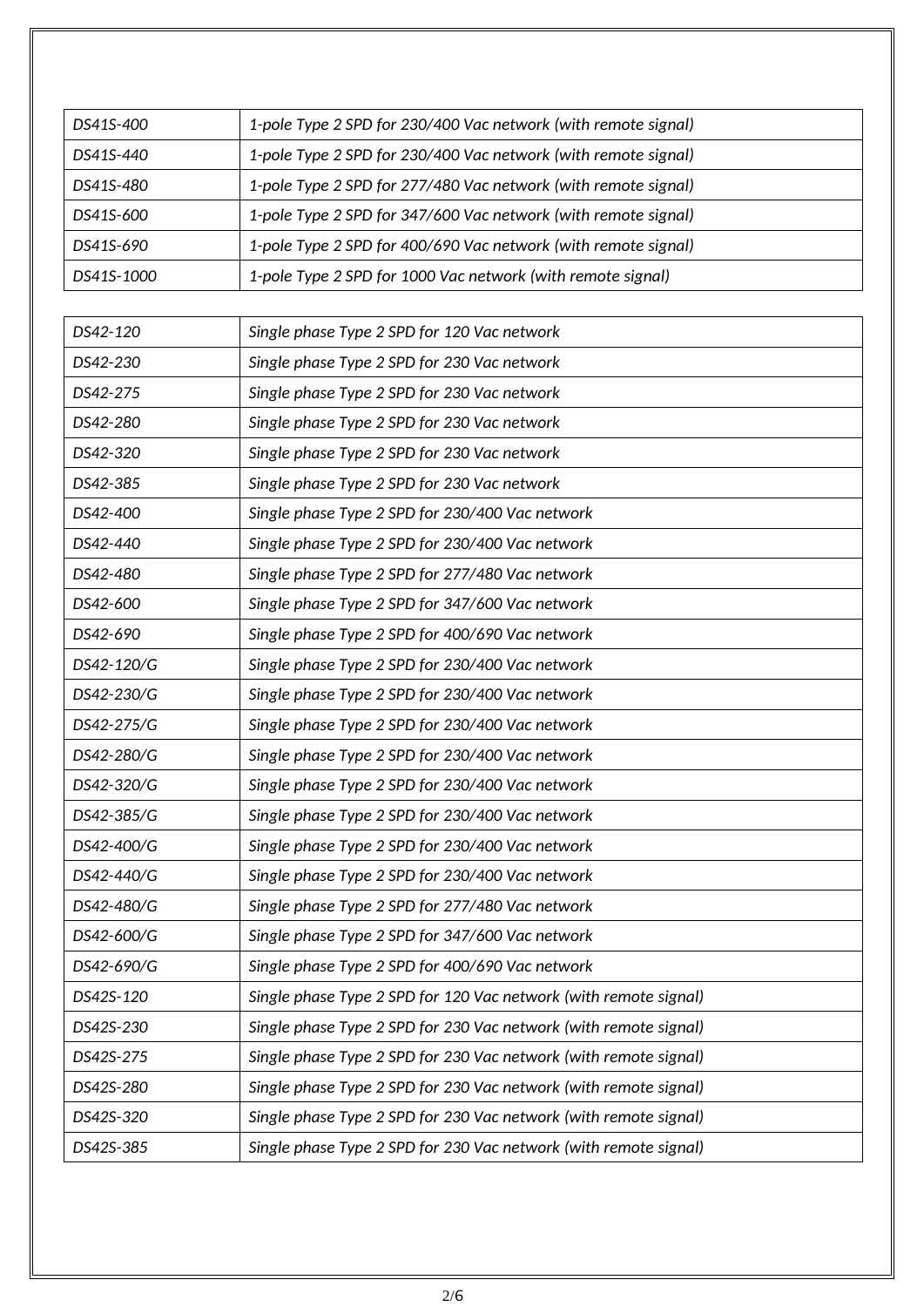| DS42S-400   | Single phase Type 2 SPD for 230/400 Vac network (with remote signal) |
|-------------|----------------------------------------------------------------------|
| DS42S-440   | Single phase Type 2 SPD for 230/400 Vac network (with remote signal) |
| DS42S-480   | Single phase Type 2 SPD for 277/480 Vac network (with remote signal) |
| DS42S-600   | Single phase Type 2 SPD for 347/600 Vac network (with remote signal) |
| DS42S-690   | Single phase Type 2 SPD for 400/690 Vac network (with remote signal) |
| DS42S-120/G | Single phase Type 2 SPD for 120 Vac network (with remote signal)     |
| DS42S-230/G | Single phase Type 2 SPD for 230 Vac network (with remote signal)     |
| DS42S-275/G | Single phase Type 2 SPD for 230 Vac network (with remote signal)     |
| DS42S-280/G | Single phase Type 2 SPD for 230 Vac network (with remote signal)     |
| DS42S-320/G | Single phase Type 2 SPD for 230 Vac network (with remote signal)     |
| DS42S-385/G | Single phase Type 2 SPD for 230 Vac network (with remote signal)     |
| DS42S-400/G | Single phase Type 2 SPD for 230/400 Vac network (with remote signal) |
| DS42S-440/G | Single phase Type 2 SPD for 230/400 Vac network (with remote signal) |
| DS42S-480/G | Single phase Type 2 SPD for 277/480 Vac network (with remote signal) |
| DS42S-600/G | Single phase Type 2 SPD for 347/600 Vac network (with remote signal) |
| DS42S-690/G | Single phase Type 2 SPD for 400/690 Vac network (with remote signal) |

| DS43-120  | 3-phase Type 2 SPD for 120/208 Vac network                      |
|-----------|-----------------------------------------------------------------|
| DS43-230  | 3-phase Type 2 SPD for 230/400 Vac network                      |
| DS43-275  | 3-phase Type 2 SPD for 230/400 Vac network                      |
| DS43-280  | 3-phase Type 2 SPD for 230/400 Vac network                      |
| DS43-320  | 3-phase Type 2 SPD for 230/400 Vac network                      |
| DS43-385  | 3-phase Type 2 SPD for 230/400 Vac network                      |
| DS43-400  | 3-phase Type 2 SPD for 230/400 Vac network                      |
| DS43-440  | 3-phase Type 2 SPD for 230/400 Vac network                      |
| DS43-480  | 3-phase Type 2 SPD for 277/480 Vac network                      |
| DS43-600  | 3-phase Type 2 SPD for 274/600 Vac network                      |
| DS43-690  | 3-phase Type 2 SPD for 400/690 Vac network                      |
| DS43S-120 | 3-phase Type 2 SPD for 120/208 Vac network (with remote signal) |
| DS43S-230 | 3-phase Type 2 SPD for 230/400 Vac network (with remote signal) |
| DS43S-275 | 3-phase Type 2 SPD for 230/400 Vac network (with remote signal) |
| DS43S-280 | 3-phase Type 2 SPD for 230/400 Vac network (with remote signal) |
| DS43S-320 | 3-phase Type 2 SPD for 230/400 Vac network (with remote signal) |
| DS43S-385 | 3-phase Type 2 SPD for 230/400 Vac network (with remote signal) |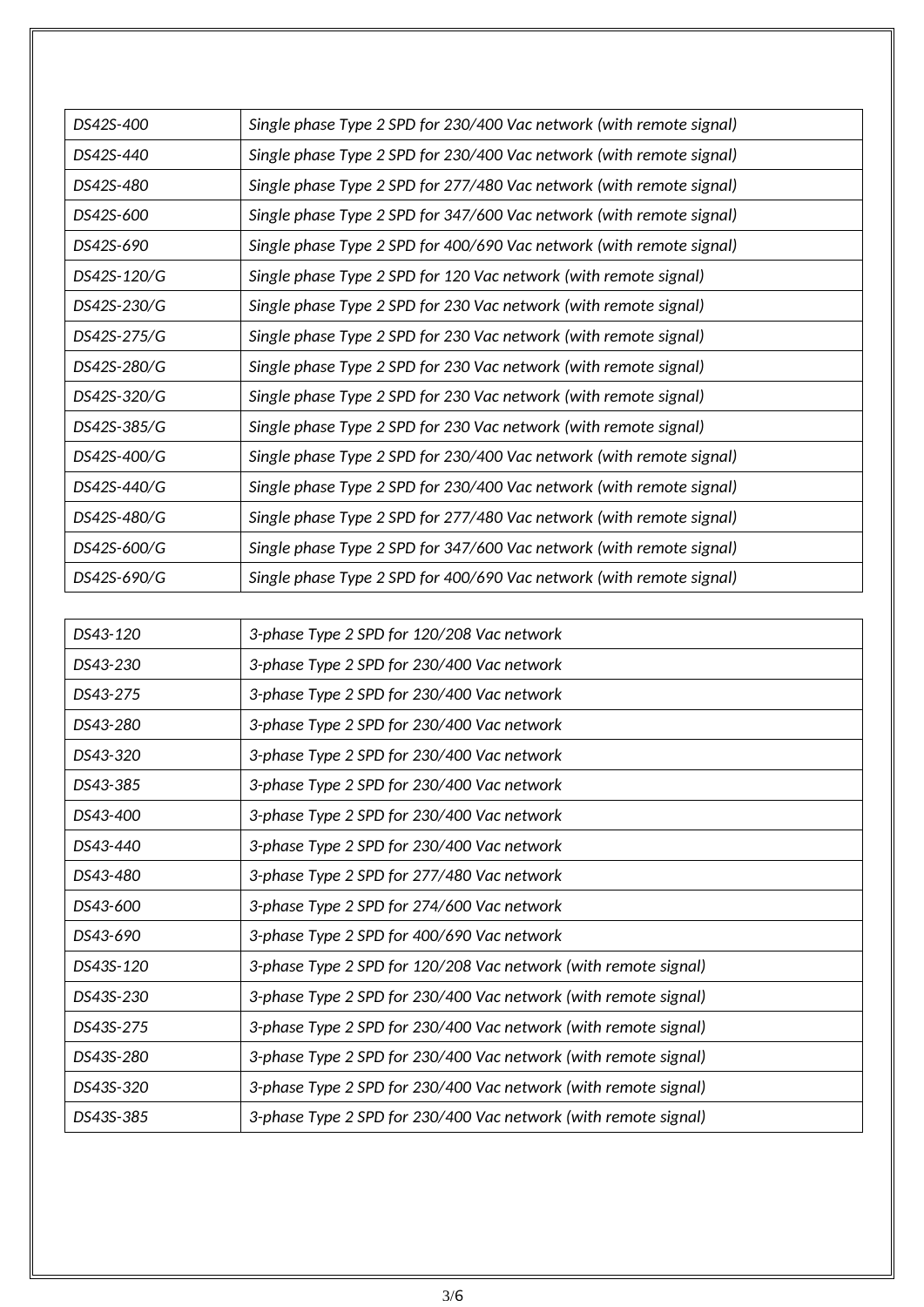| DS43S-400   | 3-phase Type 2 SPD for 230/400 Vac network (with remote signal) |
|-------------|-----------------------------------------------------------------|
| DS43S-440   | 3-phase Type 2 SPD for 230/400 Vac network (with remote signal) |
| DS43S-480   | 3-phase Type 2 SPD for 277/480 Vac network (with remote signal) |
| DS43S-600   | 3-phase Type 2 SPD for 274/600 Vac network (with remote signal) |
| DS43S-690   | 3-phase Type 2 SPD for 400/690 Vac network (with remote signal) |
| DS43-120/G  | 3-phase Type 2 SPD for 120/208 Vac network                      |
| DS43-230/G  | 3-phase Type 2 SPD for 230/400 Vac network                      |
| DS43S-120/G | 3-phase Type 2 SPD for 120/208 Vac network (with remote signal) |
| DS43S-230/G | 3-phase Type 2 SPD for 230/400 Vac network (with remote signal) |

| 3-phase + N Type 2 SPD for 120/208 Vac network  |
|-------------------------------------------------|
| 3-phase + N Type 2 SPD for 230/400 Vac network  |
| 3-phase + N Type 2 SPD for 230/400 Vac network  |
| 3-phase + N Type 2 SPD for 230/400 Vac network  |
| 3- phase + N Type 2 SPD for 230/400 Vac network |
| 3- phase + N Type 2 SPD for 230/400 Vac network |
| 3- phase + N Type 2 SPD for 230/400 Vac network |
| 3- phase + N Type 2 SPD for 230/400 Vac network |
| 3-phase + N Type 2 SPD for 230/400 Vac network  |
| 3- phase + N Type 2 SPD for 277/480 Vac network |
| 3- phase + N Type 2 SPD for 274/600 Vac network |
| 3- phase + N Type 2 SPD for 400/690 Vac network |
| 3-phase + N Type 2 SPD for 120/208 Vac network  |
| 3-phase + N Type 2 SPD for 230/400 Vac network  |
| 3-phase + N Type 2 SPD for 230/400 Vac network  |
| 3-phase + N Type 2 SPD for 230/400 Vac network  |
| 3- phase + N Type 2 SPD for 230/400 Vac network |
| 3- phase + N Type 2 SPD for 230/400 Vac network |
| 3- phase + N Type 2 SPD for 230/400 Vac network |
| 3-phase + N Type 2 SPD for 230/400 Vac network  |
| 3- phase + N Type 2 SPD for 277/480 Vac network |
| 3- phase + N Type 2 SPD for 274/600 Vac network |
| 3- phase + N Type 2 SPD for 400/690 Vac network |
|                                                 |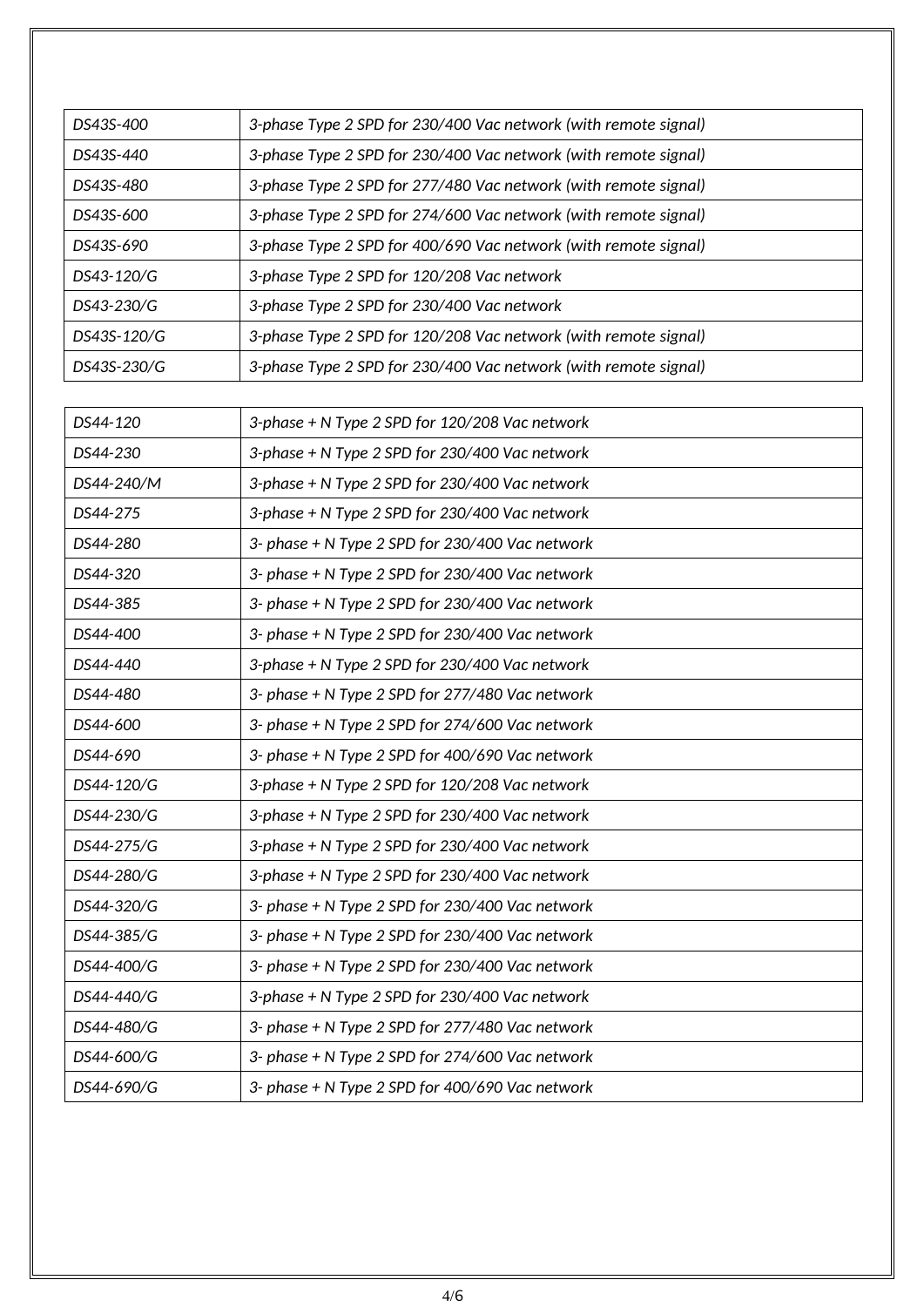| DS44S-120   | 3-phase + N Type 2 SPD for 120/208 Vac network (with remote signal)  |
|-------------|----------------------------------------------------------------------|
| DS44S-230   | 3-phase + N Type 2 SPD for 230/400 Vac network (with remote signal)  |
| DS44S-240/M | 3-phase + N Type 2 SPD for 230/400 Vac network (with remote signal)  |
| DS44S-275   | 3-phase + N Type 2 SPD for 230/400 Vac network (with remote signal)  |
| DS44S-280   | 3- phase + N Type 2 SPD for 230/400 Vac network (with remote signal) |
| DS44S-320   | 3- phase + N Type 2 SPD for 230/400 Vac network (with remote signal) |
| DS44S-385   | 3- phase + N Type 2 SPD for 230/400 Vac network (with remote signal) |
| DS44S-400   | 3- phase + N Type 2 SPD for 230/400 Vac network (with remote signal) |
| DS44S-440   | 3- phase + N Type 2 SPD for 230/400 Vac network (with remote signal) |
| DS44S-480   | 3- phase + N Type 2 SPD for 277/480 Vac network (with remote signal) |
| DS44S-600   | 3- phase + N Type 2 SPD for 274/600 Vac network (with remote signal) |
| DS44S-690   | 3- phase + N Type 2 SPD for 400/690 Vac network (with remote signal) |
| DS44S-120/G | 3-phase + N Type 2 SPD for 120/208 Vac network (with remote signal)  |
| DS44S-230/G | 3-phase + N Type 2 SPD for 230/400 Vac network (with remote signal)  |
| DS44S-275/G | 3- phase + N Type 2 SPD for 230/400 Vac network (with remote signal) |
| DS44S-280/G | 3- phase + N Type 2 SPD for 230/400 Vac network (with remote signal) |
| DS44S-320/G | 3- phase + N Type 2 SPD for 230/400 Vac network (with remote signal) |
| DS44S-385/G | 3- phase + N Type 2 SPD for 230/400 Vac network (with remote signal) |
| DS44S-400/G | 3- phase + N Type 2 SPD for 230/400 Vac network (with remote signal) |
| DS44S-440/G | 3- phase + N Type 2 SPD for 230/400 Vac network (with remote signal) |
| DS44S-480/G | 3- phase + N Type 2 SPD for 277/480 Vac network (with remote signal) |
| DS44S-600/G | 3- phase + N Type 2 SPD for 274/600 Vac network (with remote signal) |
| DS44S-690/G | 3- phase + N Type 2 SPD for 400/690 Vac network (with remote signal) |
| DS44S-440/Y | 3- phase Type 2 SPD for 800 Vac network (with remote signal)         |